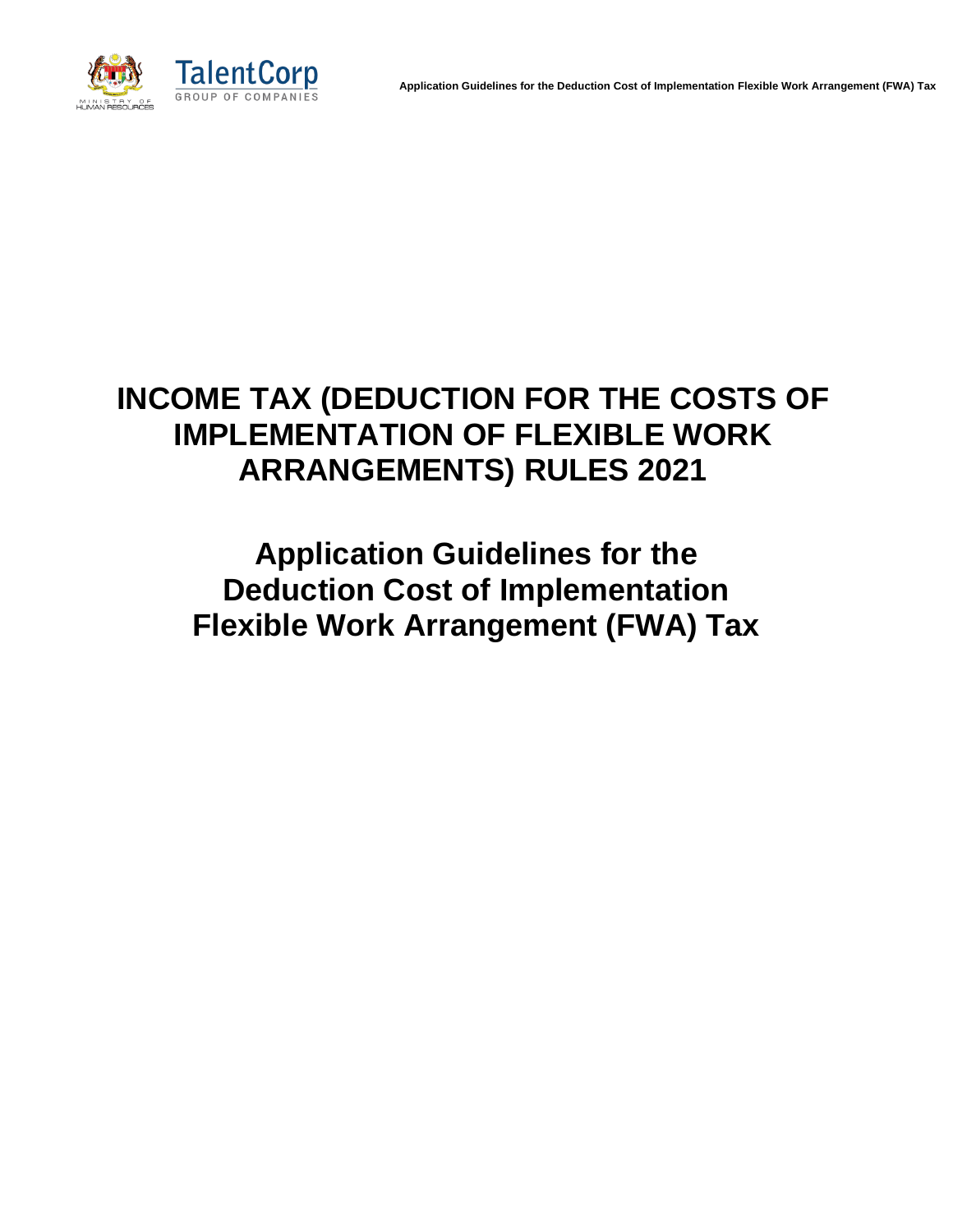

| <b>Table of Contents</b>                                                        |  |
|---------------------------------------------------------------------------------|--|
|                                                                                 |  |
|                                                                                 |  |
|                                                                                 |  |
|                                                                                 |  |
|                                                                                 |  |
|                                                                                 |  |
| SUPPORTING DOCUMENTS REQUIRED BUT NOT LIMITED, BASED ON DEDUCTIBLE ITEMS        |  |
|                                                                                 |  |
|                                                                                 |  |
|                                                                                 |  |
|                                                                                 |  |
| Scenario 3: Sample of application for software cost and software subscription11 |  |
|                                                                                 |  |
|                                                                                 |  |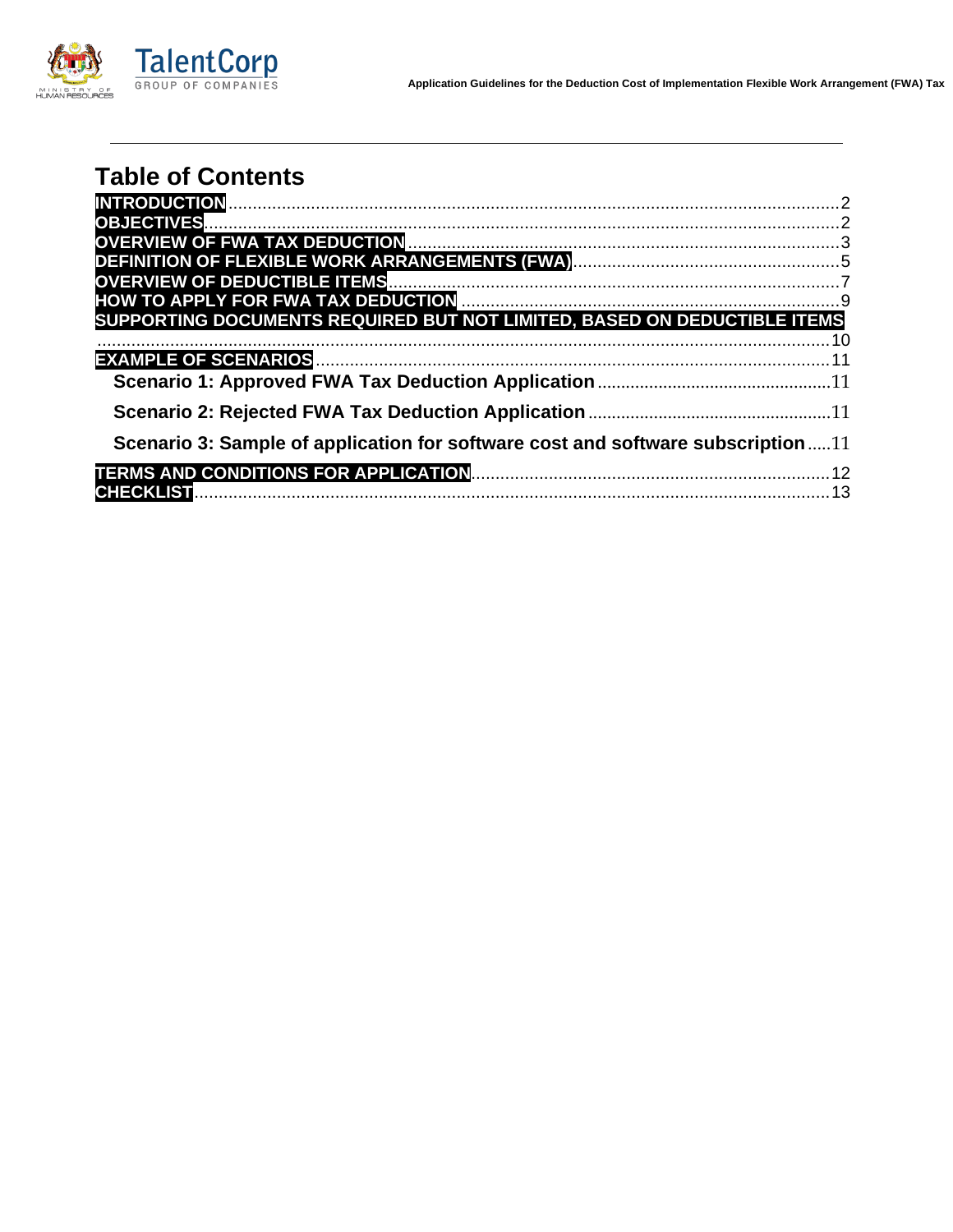

## <span id="page-2-0"></span>**INTRODUCTION**

These guidelines are published to support the application for the FWA Tax Deduction the cost of implementing and are to be read in conjunction with the *Flexible Work Arrangements (FWA) Tax Deduction Application Form.* 

## <span id="page-2-1"></span>**OBJECTIVES**

The deduction was announced on 5 June 2020 by the Prime Minister, as part of **the National Economic Recovery Plan or PENJANA (Pelan Jana Semula Ekonomi Negara)**. It supports the three thrusts of the plan, namely empowering the people, propelling businesses and stimulating the economy.

To embrace the new normal, companies are encouraged to **implement Flexible Work Arrangements (FWAs)**. As part of Government efforts to support productivity and growth, the tax Deduction is given with the following objectives:

- To encourage companies to implement, and sustain FWA in their organisation
- To help companies manage the cost of implementing FWA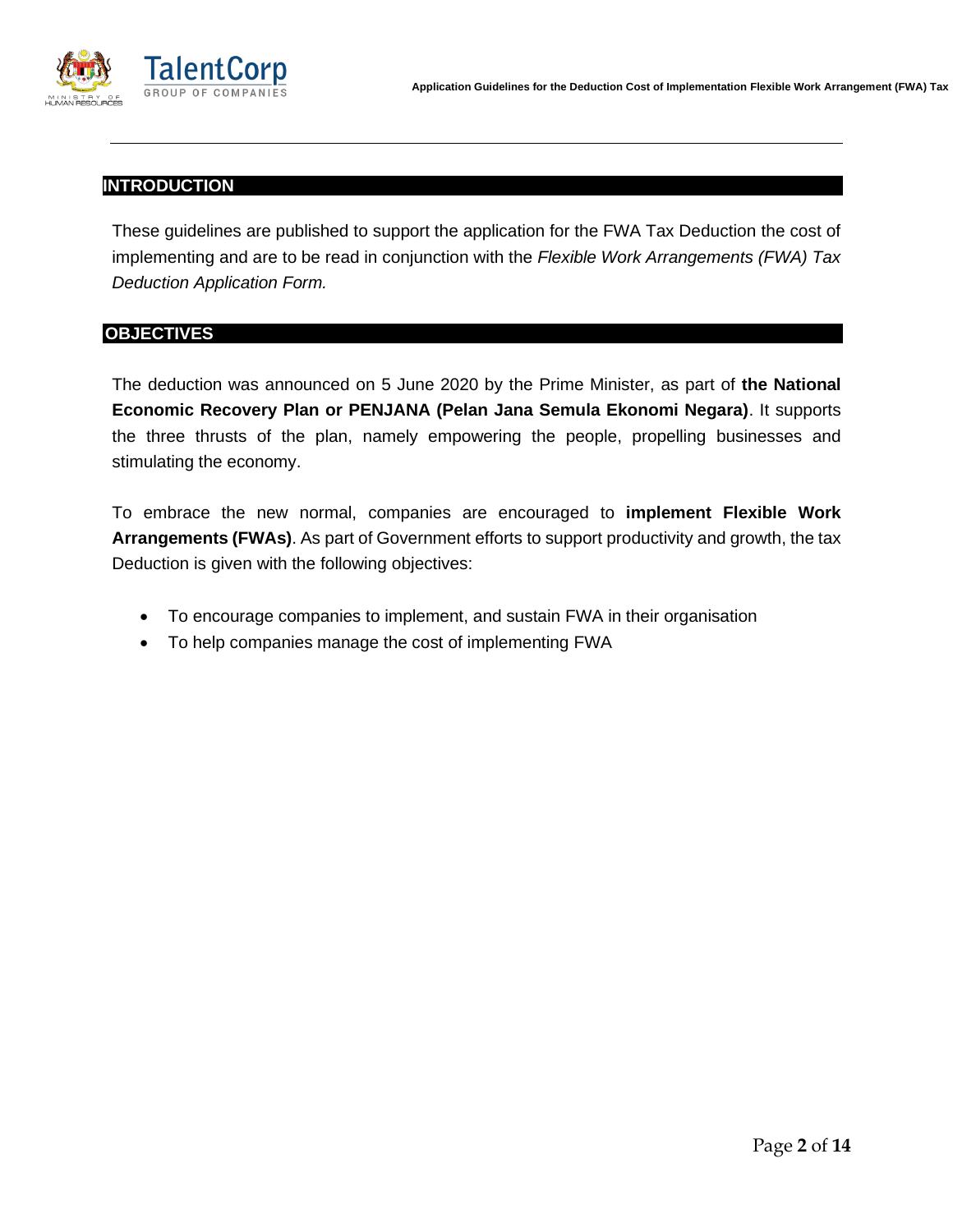

# <span id="page-3-0"></span>**OVERVIEW OF FWA TAX DEDUCTION**

| Tax<br><b>Incentive</b>             | For the implementation of FWA, companies may claim double tax deduction up to a<br>maximum of RM 500,000 per year, for up to three (3) years, from the date of the first<br>endorsement obtained from TalentCorp                                     |
|-------------------------------------|------------------------------------------------------------------------------------------------------------------------------------------------------------------------------------------------------------------------------------------------------|
|                                     | The FWA Tax Deduction cover expenses related to:                                                                                                                                                                                                     |
|                                     | <b>Consultation fee</b>                                                                                                                                                                                                                              |
|                                     | <b>Cost of capacity development</b>                                                                                                                                                                                                                  |
|                                     | <b>Cost of software</b>                                                                                                                                                                                                                              |
|                                     | <b>Software subscription</b>                                                                                                                                                                                                                         |
| <b>Eligibility</b>                  | A company incorporated under the Companies Act 2016 [Act 777]<br>A limited liability partnership registered under the Limited Liability<br>٠<br>Partnerships Act 2012 [Act 743]<br>A partnership registered under the Partnership Act 1961 [Act 135] |
| <b>Application</b><br><b>Period</b> | Applications is for expenses incurred within the period of 1 July 2020 to 31 December<br>2022                                                                                                                                                        |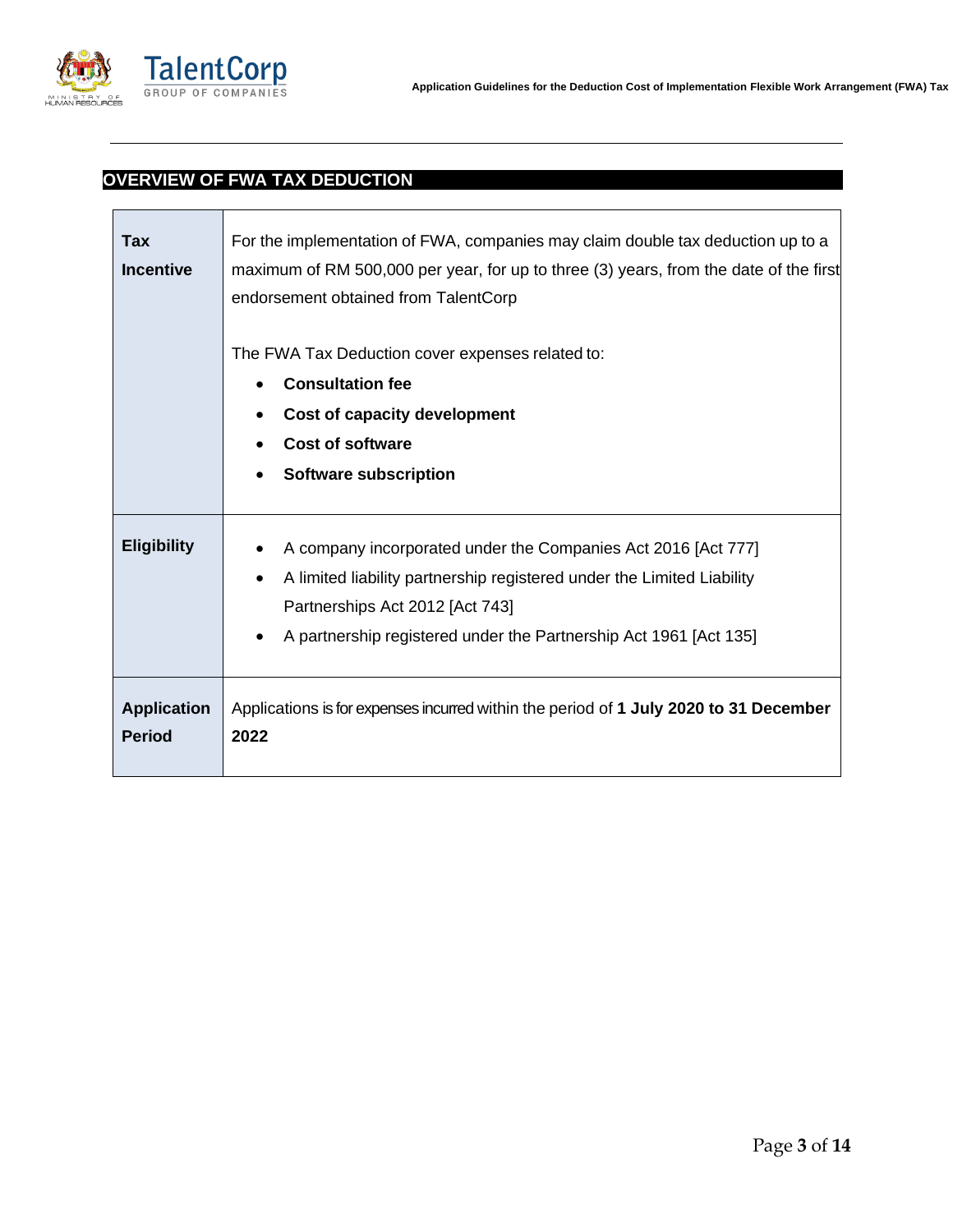

| <b>Application</b><br><b>Forms</b> | <b>FWA Tax Deduction Application Form</b><br>The purpose of this form is for verification and review by TalentCorp in accordance<br>with established criteria. |
|------------------------------------|----------------------------------------------------------------------------------------------------------------------------------------------------------------|
| <b>Application</b>                 | Application is to apply for Deduction Cost of Implementation Flexible Work                                                                                     |
| <b>Type</b>                        | Arrangement (FWA) Tax.                                                                                                                                         |

# **\*\*\*\*\*\*\*\*\*\*\*\*\*\*\*\*\*\* REMAINDER OF PAGE INTENTIONALLY LEFT BLANK \*\*\*\*\*\*\*\*\*\*\*\*\*\*\*\*\*\*\*\***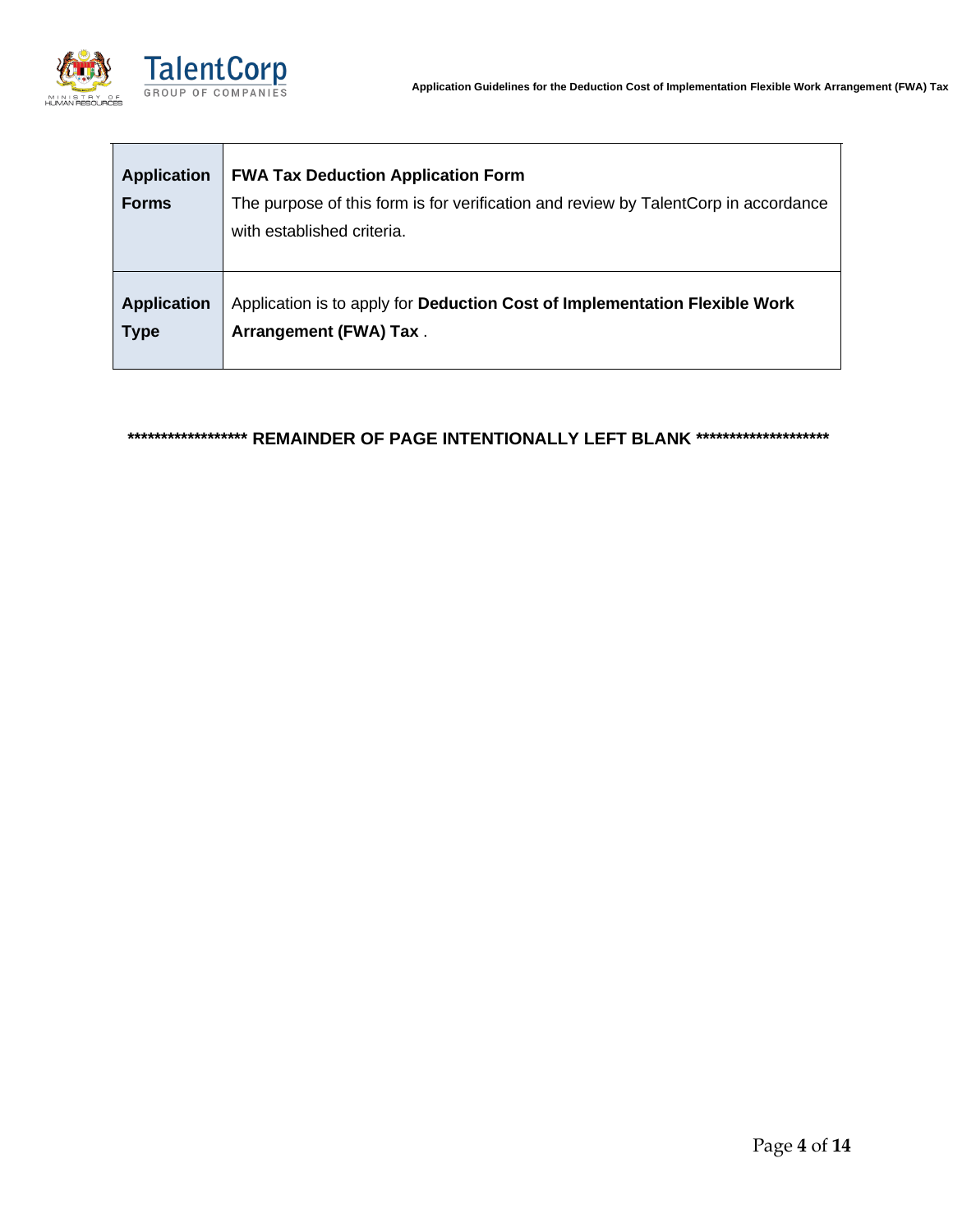

# <span id="page-5-0"></span>**DEFINITION OF FLEXIBLE WORK ARRANGEMENTS (FWA)**

FWA refer to work arrangements which provide greater flexibility in the following areas:

- the workplace
- the scheduling of hours worked, and
- the number of hours worked.

Such arrangements give employees greater control over where and when work gets done and over how much time they choose to work, leading to greater opportunities for employees to improve productivity in the new normal.

| <b>Compressed Work</b>    | Working less days than a standard work week but longer hours on      |
|---------------------------|----------------------------------------------------------------------|
| <b>Week</b>               | some days                                                            |
| <b>Employee's Choice</b>  | Employees may plan their work schedule and off-days with the         |
| of Day Off                | approval of their immediate supervisors.                             |
|                           | Employees are able to choose and adjust their daily working          |
| <b>Flexi Hours</b>        | hours as long as they meet the required working hours within a       |
|                           | week.                                                                |
| <b>Job Sharing</b>        | Part-time work where two or more employees share the                 |
|                           | responsibility and compensation of a full-time position.             |
|                           | Leaving early from work is an arrangement that allows                |
| <b>Leaving Early from</b> | employees to leave earlier than the usual end time on                |
| <b>Work</b>               | designated business days by not altering weekly contracted           |
|                           | hours.                                                               |
|                           | A customised arrangement in which an employee's role is              |
| <b>Modified Role</b>      | redesigned, thus enabling them to work on different                  |
|                           | responsibilities for a period of time before returning back to their |
|                           | primary role.                                                        |
|                           | Phase retirement is a flexible arrangement in which employees        |
| <b>Phased Retirement</b>  | who are approaching retirement have the option of gradually          |
|                           | transitioning from full-time schedules and workloads to a more       |
|                           | flexible schedule and/or reduced workloads.                          |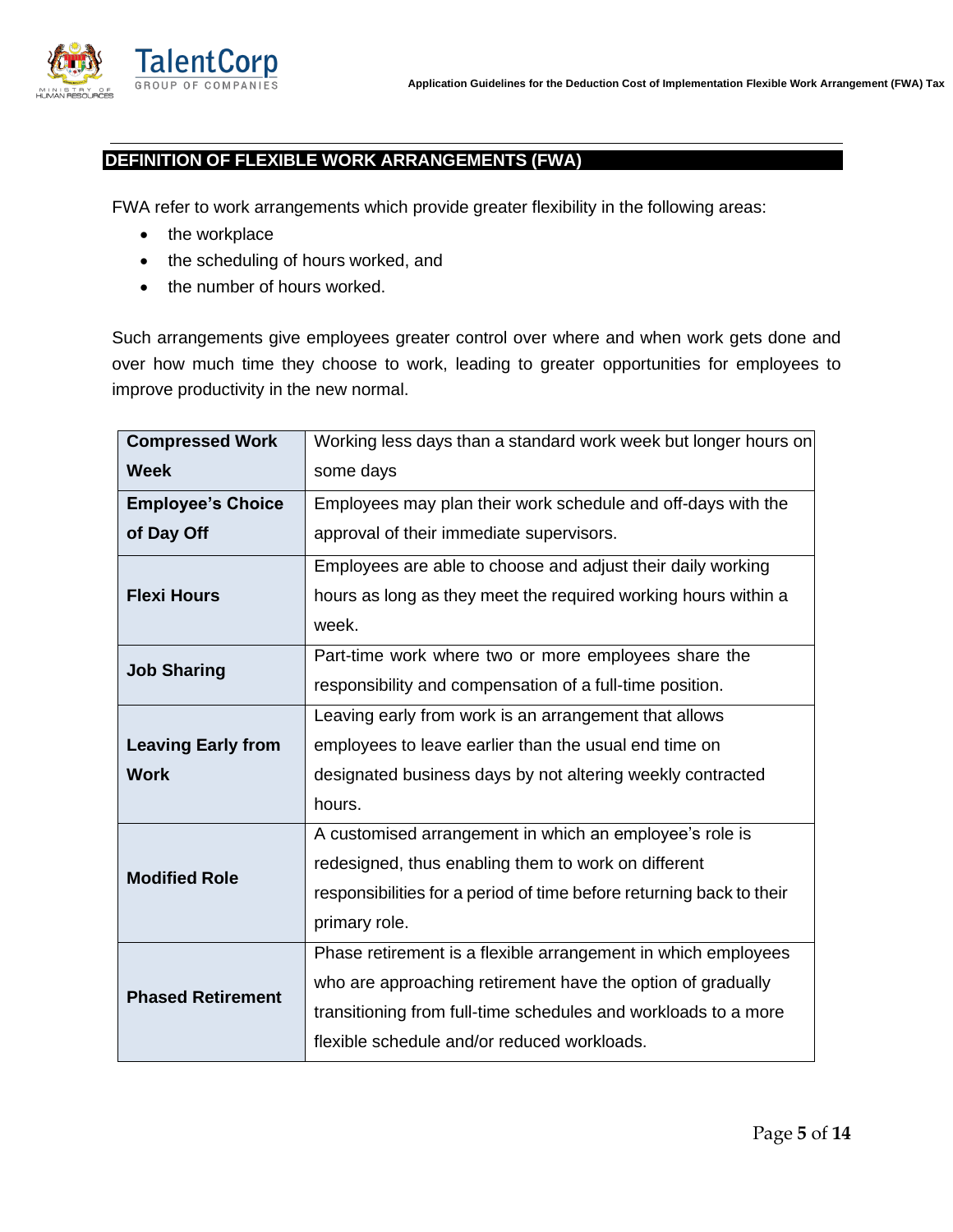

 $\overline{a}$ 

|                            | Working arrangements that allow employees to work less than      |
|----------------------------|------------------------------------------------------------------|
| <b>Reduced / Part Time</b> | the standard full-time hours, typically involving shorter work   |
|                            | days, fewer work days, weekend work, or a combination of anyof   |
|                            | the options.                                                     |
| <b>Seasonal Work</b>       | Recruiting full-time or part-time employees during seasonal/peak |
|                            | periods or for specific projects to cover theadditional workload |
| <b>Shift Swapping</b>      | Flexibility for shift workers to trade shifts with each other    |
|                            | Employees are able to adjust their start and end working hours,  |
| <b>Staggered Hours</b>     | provided they work the standard 8 hours and are present during   |
|                            | the defined core hours (e.g. $10am - 4pm$ ).                     |
| <b>Work-From-Home</b>      | Employees are able to work from home other than the office.      |
|                            |                                                                  |

Other FWA will be considered at the discretion of TalentCorp based on the impact of these FWA implementation on the workforce.

**\*\*\*\*\*\*\*\*\*\*\*\*\*\*\*\*\*\* REMAINDER OF PAGE INTENTIONALLY LEFT BLANK \*\*\*\*\*\*\*\*\*\*\*\*\*\*\*\*\*\*\*\***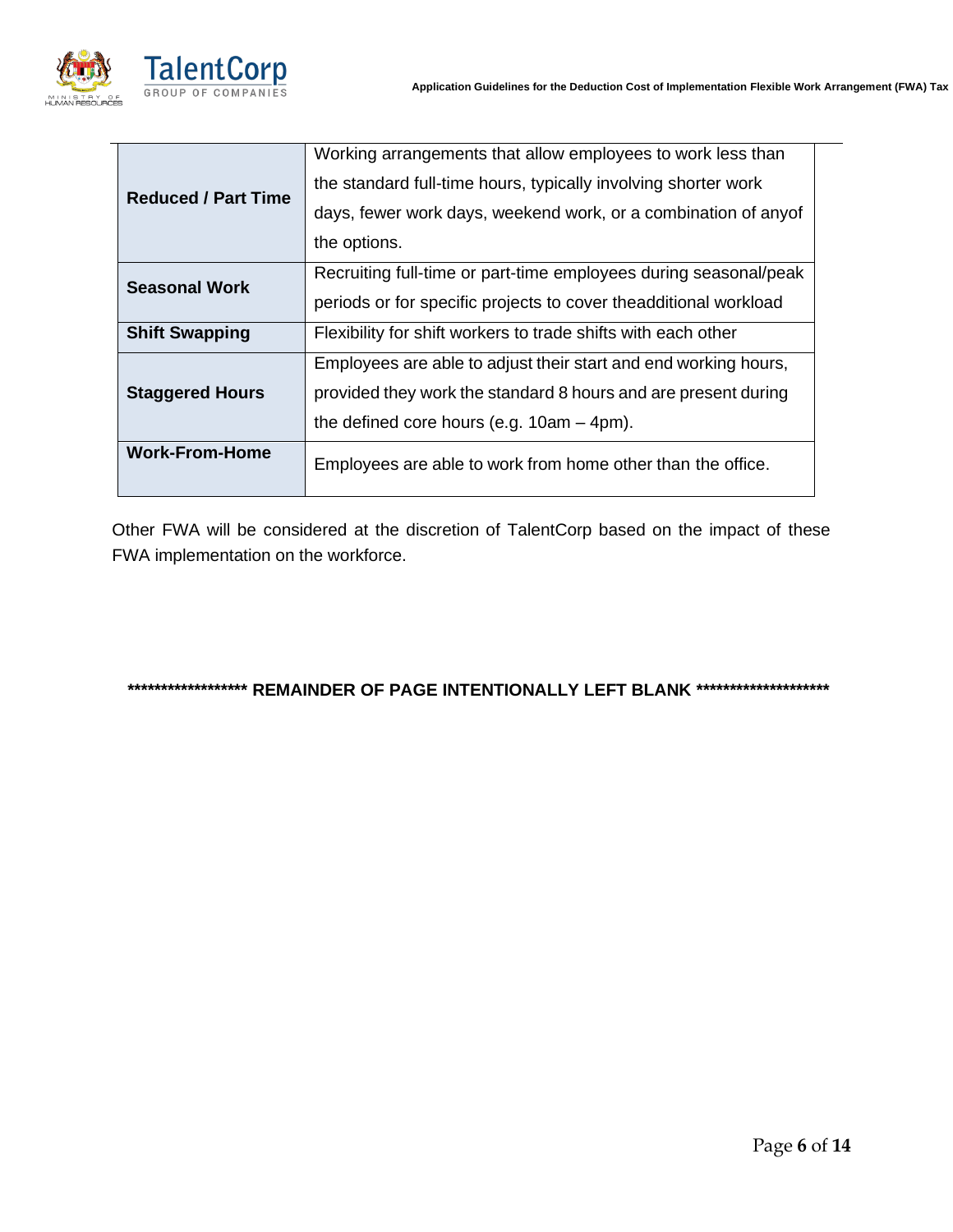

### <span id="page-7-0"></span>**OVERVIEW OF DEDUCTIBLE ITEMS**

#### **The tax incentives cover four (4) main key areas:**

- Consultation fees
- Cost of capacity development
- Cost of software
- Software subscription

**Consultation fees**: Implementation of FWA may involve a review of the current human resource processes and policies, as well as changes in mindset and working culture. Companies will be given tax deduction if they engage consultants to help them with these areas, for example:

- Assessment or feasibility study to determine suitable FWA practices for implementation
- Business case proposal and cost-benefit analysis from implementing FWA
- Proposed FWA framework and programmes
- Development or enhancement of Company policies and procedures to incorporate FWA
- Proposed implementation timeline and change management activities for successful FWA roll-out

**Cost of capacity development**: Companies may claim for training programmes which will assist their employees to adapt new ways of working or help managers to address concerns and overcome resistance to flexible work arrangements. In addition, the training programmes objectives include companies to be more, sensitive, and knowledgeable in creating and managing a flexible workforce. The cost of capacity development may be in the form of:

- In-house training
- External training
- Virtual / online course
- New e-learning module content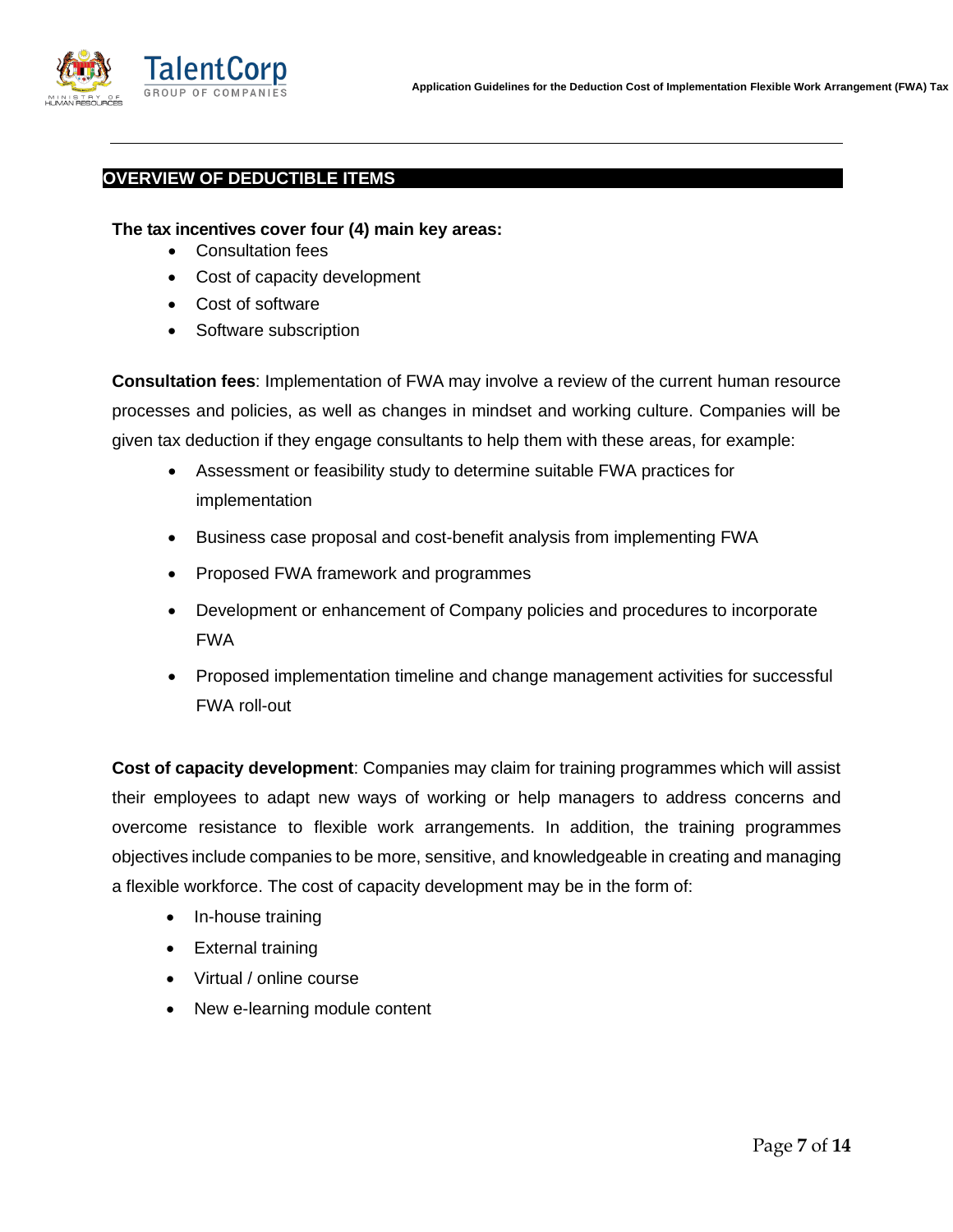

Some examples of these courses are, but not limited to:

- How to work from home productively
- Managing parenthood and flexible work
- Managing remote teams

**Cost of software and software subscription:** Companies may claim for purchase of software and software subscription that facilitates the implementation of FWA through automation and digitalisation to support or allow employees to be on FWA.

This may include, but not limited to the enhancement of digitalisation in HR system to cater to FWA (e.g., attendance & time tracker, collaboration software).

There is no limit in terms of number of consultancy engagements, training programmes, software or software subscriptions claimed. The selection of consultants and / or training providers is up to the company, provided that the selected training providers and/or consultants must have experience in implementing Flexible Work Arrangements (FWA).

**\*\*\*\*\*\*\*\*\*\*\*\*\*\*\*\*\*\* REMAINDER OF PAGE INTENTIONALLY LEFT BLANK \*\*\*\*\*\*\*\*\*\*\*\*\*\*\*\*\*\*\*\*\*\***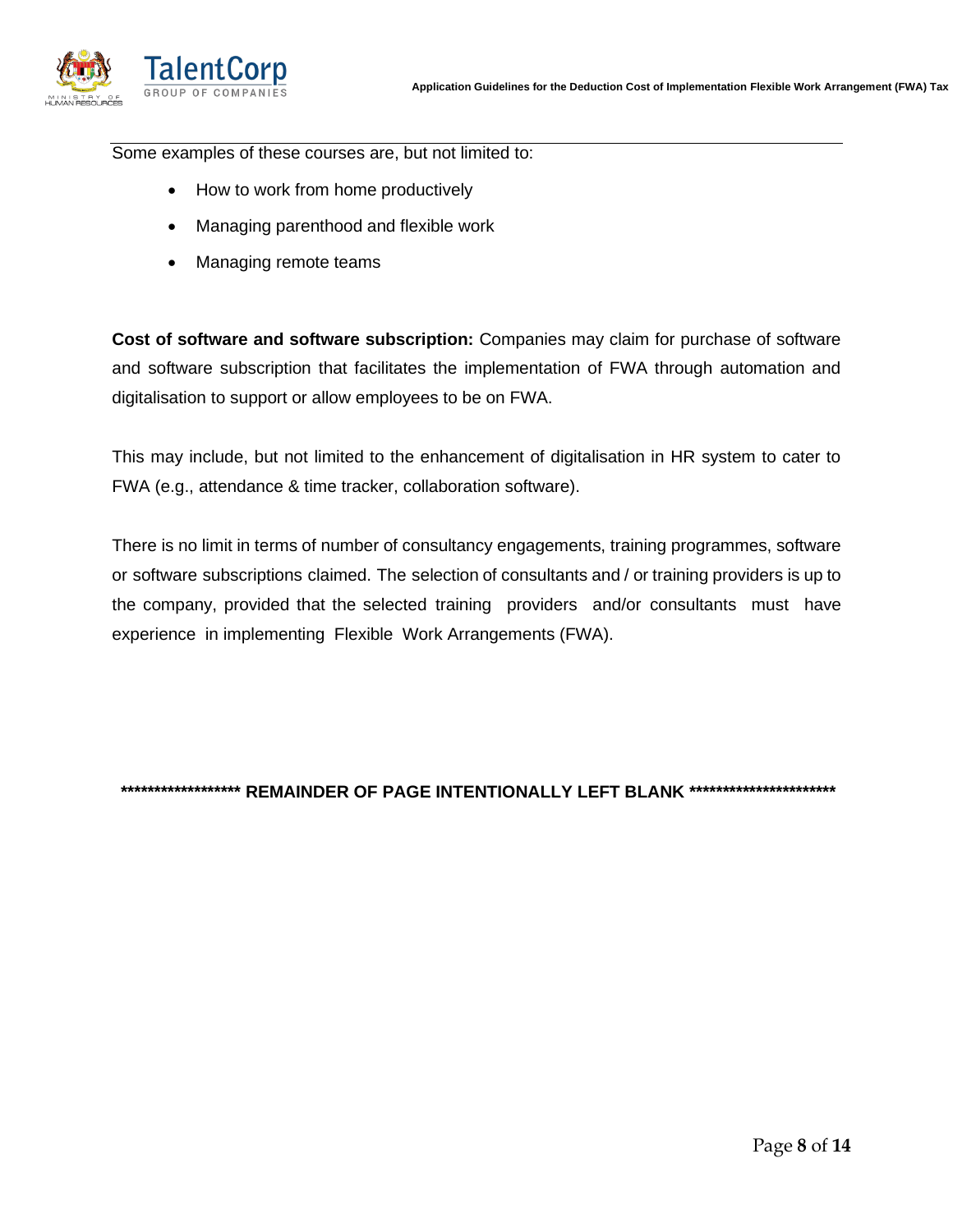

## <span id="page-9-0"></span>**HOW TO APPLY FOR FWA TAX DEDUCTION**

#### **1. Application**

The purpose of this form is to submit the details of the **FLEXIBLE WORK ARRANGEMENT** implementation plan for approval from TalentCorp.



#### **Flowchart of Application Process**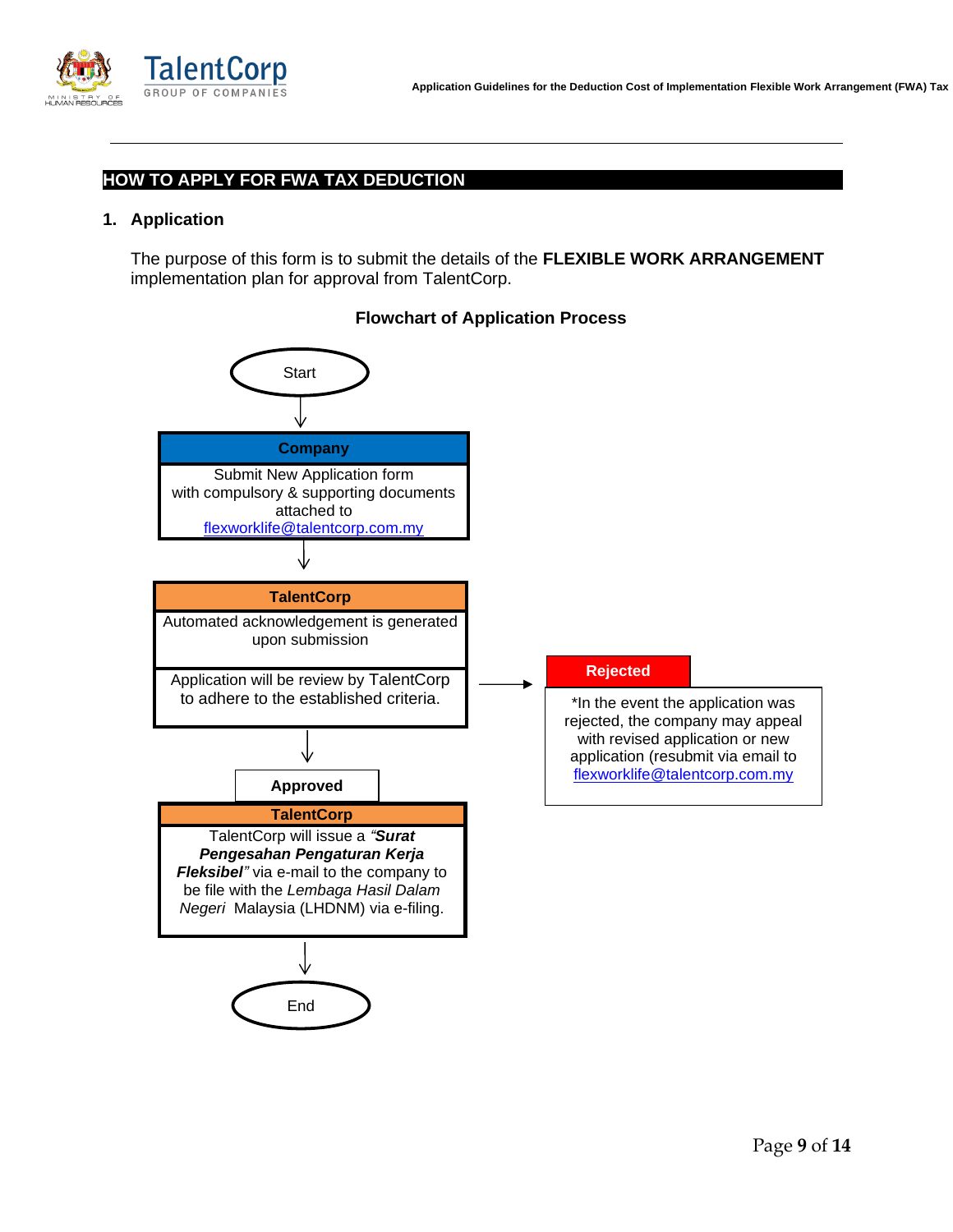

## <span id="page-10-0"></span>**SUPPORTING DOCUMENTS REQUIRED BUT NOT LIMITED, BASED ON DEDUCTIBLE ITEMS**

| <b>Application</b><br><b>Type</b>                                 | <b>New Applications for FWA</b>                                                                                                                                                                                                                                                                                                                                                                                                                                     |  |
|-------------------------------------------------------------------|---------------------------------------------------------------------------------------------------------------------------------------------------------------------------------------------------------------------------------------------------------------------------------------------------------------------------------------------------------------------------------------------------------------------------------------------------------------------|--|
| <b>Consultation</b><br>fee                                        | Implementation/enhancement<br>$\bullet$<br>Assessment or feasibility study to determine suitable FWA practices for<br>implementation<br>Business case proposal and cost-benefit analysis from implementing FWA<br>Proposed FWA framework and programmes<br>$\bullet$<br>Development or enhancement of Company policies and procedures to<br>$\bullet$<br>incorporate FWA<br>Implementation timeline and change management activities for successful FWA<br>roll-out |  |
| <b>Capacity</b><br>development                                    | In-house training proposal<br>$\bullet$<br>Outline / high-level content of e-learning module<br>$\bullet$<br>External training vendor quotation<br>$\bullet$<br>Virtual / online course fee<br>$\bullet$                                                                                                                                                                                                                                                            |  |
| <b>Cost of</b><br>Software and<br><b>Software</b><br>subscription | Business case proposal for software purchase or software subscription<br>$\bullet$<br>Quotation for software or software subscription to facilitate FWA<br>٠<br>implementation. This may include, but not limited to enhancement of<br>digitalisation in HR system to cater for FWA (e.g., attendance & time tracker,<br>collaboration software)                                                                                                                    |  |

*Note: TalentCorp may request for additional supporting documents to support the application decision.*

# **\*\*\*\*\*\*\*\*\*\*\*\*\*\*\*\*\*\* REMAINDER OF PAGE INTENTIONALLY LEFT BLANK \*\*\*\*\*\*\*\*\*\*\*\*\*\*\*\*\*\*\*\***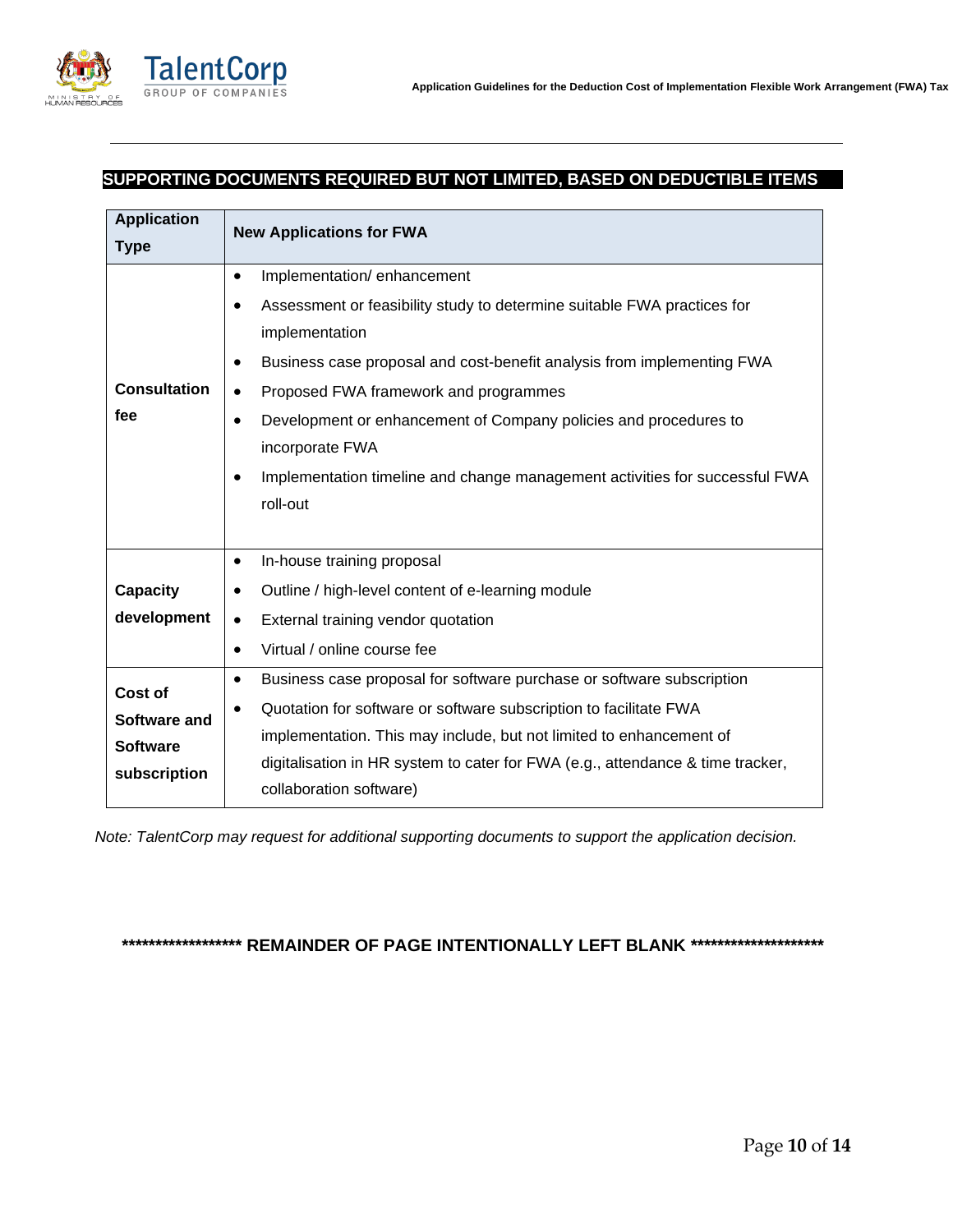<span id="page-11-0"></span>

## <span id="page-11-1"></span>**EXAMPLE OF SCENARIOS**

# **Scenario 1: Approved FWA Tax Deduction Application**

## **Background:**

Company ABC does not have any FWA in practice and decided to engage a consultant to

implement FWA in 2022



# <span id="page-11-2"></span>**Scenario 2: Rejected FWA Tax Deduction Application**

#### **Background:**

Company XYZ offers Work-from-Home options for working parents due to the outbreak of infectious diseases. Managers are sent to attend courses on "How to manage hybrid teams (physical and virtual)". Company XYZ then applies for Human Resource Development incentives and FWA tax deduction for these trainings.

<span id="page-11-3"></span>Training programs that have been approved by any federal and state government agencies for other incentives or fee refunds are **not eligible** to apply for this flexible working arrangement tax incentive (e.g. HRDCorp)

## **Scenario 3: Sample of application for software cost and software**

#### **subscription**

# **Background:**

Company JKL undergo digital transformation and purchased the following goods:

- New laptops
- Increased cloud storage capacity
- Improve VPN reach

Company JKL then applied for FWA tax deduction for the purchases made.

Expenses involving the cost of goods and hardware **are not deductible** in this tax deduction.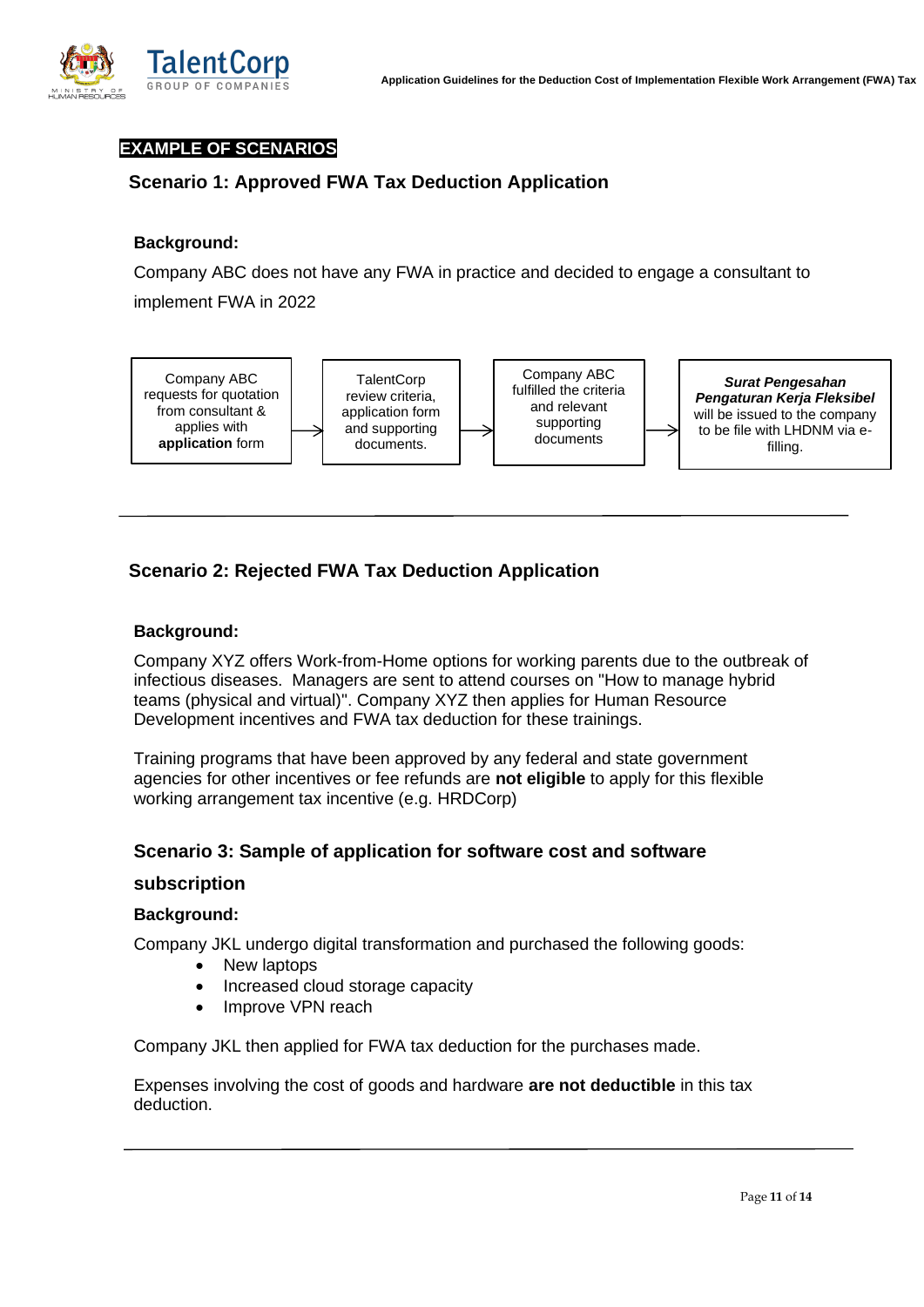<span id="page-12-0"></span>

## **TERMS AND CONDITIONS FOR APPLICATION**

- 1. The applicant (Malaysian companies) must be a company duly incorporated and validly existing under the laws of Malaysia:
	- A company incorporated under the Companies Act 2016 [Act 125]
	- A limited liability partnership registered under the Limited LiabilityPartnerships Act 2012 [Act 743]
	- A partnership registered under the Partnership Act 1961 [Act 135]
- 2. Applications is for expenses incurred within the period of **1 July 2020 to 31 December 2022.**
- 3. TalentCorp reserves the right to reject any application and/or supporting documents which do not meet the Terms & Conditions of the FWA Tax Deduction without assigning any notice and reason thereto.
- 4. TalentCorp reserves the rights at its absolute discretion and withoutliability to change, modify, alter, adapt, add, or remove any terms and conditions of the FWATax Deduction and/or suspend or discontinue any aspect of the FWA Tax Deduction.
- 5. Companies that have successfully implement the FWA in their organisation are welcome to share their implementation journey and testimonials from their employees to TalentCorp.